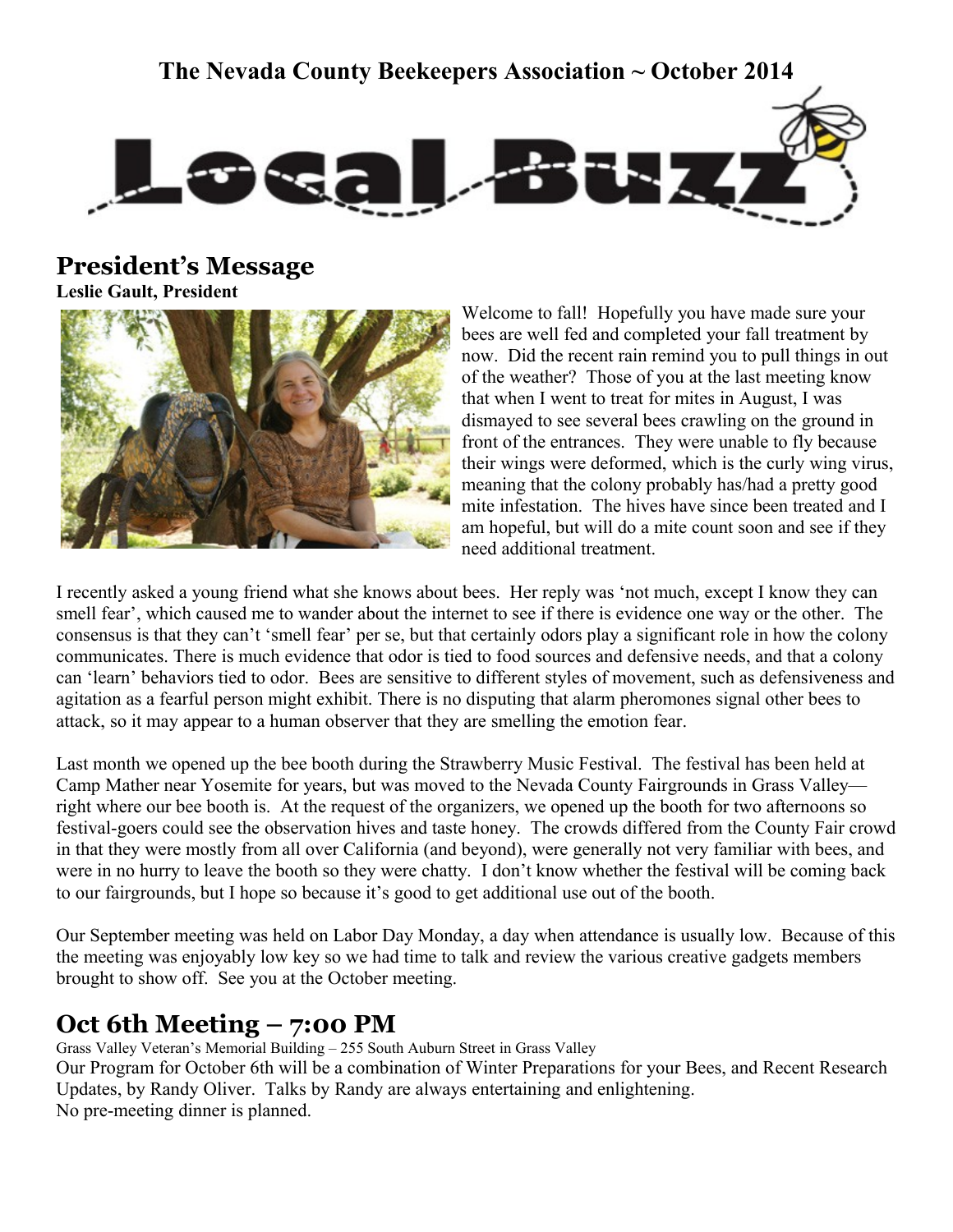## **Bee Bits**

#### **Randy Oliver, Contributor**

Rain—glorious rain! Earlier this week I flew to the East Coast, leaving behind a parched and smoky tinderbox that we call the Sierra Foothills. A few days later I returned to a rain-refreshed environment, with all the plants perked up, my lawn suddenly green, and the figs on the trees starting to split from the sudden influx of moisture. I can only pray that the heavens will continue to be kind to us, as there are a lot of trees that were showing serious stress from the drought.

If you haven't already done so, be aware that you are reaching the end of the time window in which you can get varroa levels down to the point that your colonies have a chance at surviving the winter. Either Apiguard or MAQS work well at this time of year. We've been experimenting with the new Hopguard II strips, but unfortunately, are not finding that a single treatment at full dose is doing the job. I'll have more data in a while, as we are running a controlled trial.

Another option is to use Apivar strips, containing the miticide amitraz, making sure that the strips are placed in contact with the bees in the center of the cluster. Note that I have a new article on amitraz going up to my website by the time you read this.

If you haven't yet pulled your honey, do so now while we have some warm days left. You want to make sure that the hive isn't so plugged with honey that the queen can't lay a large broodnest. The brood rearing in the next several weeks is that from which the bees that will form the winter cluster will emerge. You want lots of broodrearing going on right now, with good nutrition, and minimal mites to wreak their damage.

What with the rain, fall forage will likely be better than it might have been—time will tell. The best test as to whether your colonies are getting enough good nutrition is to look at how well they are feeding the young larvae. I'll show slides on this at the meeting.

Colonies this time of year respond very well to the feeding of pollen sub patties, or even to dry feeding of pollen sub powder. I am continuing research on this mode of feeding.

At the Western Apicultural Society conference in Montana this month, I had the pleasure of hearing a fantastic presentation by Philip Hughes of the consulting firm The White House Writers Group (founded by past presidential speechwriters). I've known Philip for some time, as he has been closely following the media circus about the neonicotinoids and honey bees. He spoke about his perspective on how we should take what we see or hear in the media with a large grain of salt, and how we should be cautious about asking politicians to solve problems. I'll try to get permission to post a copy to my website.

In any case, the good news is that the major pesticide manufacturers and the EPA are getting the message (although it is at times misguided) that the public wants pesticides to be used in a manner that will not unnecessarily harm pollinators. Unfortunately, the agricultural industry gets a very different message from the consumer, who demands cheap, plentiful, and cosmetically perfect produce. The upshot is that the pesticide manufacturers are currently going out of their way to work with beekeepers. This is good news for the environment.

### **Beginning Beekeeping class**

Offered by the Sacramento Area Beekeepers Association Date: October 18th, 8:30 - 4:00 - Place: Sacramento County Extension Center Contact: Ron Nies, [rtnies@yahoo.com](mailto:rtnies@yahoo.com)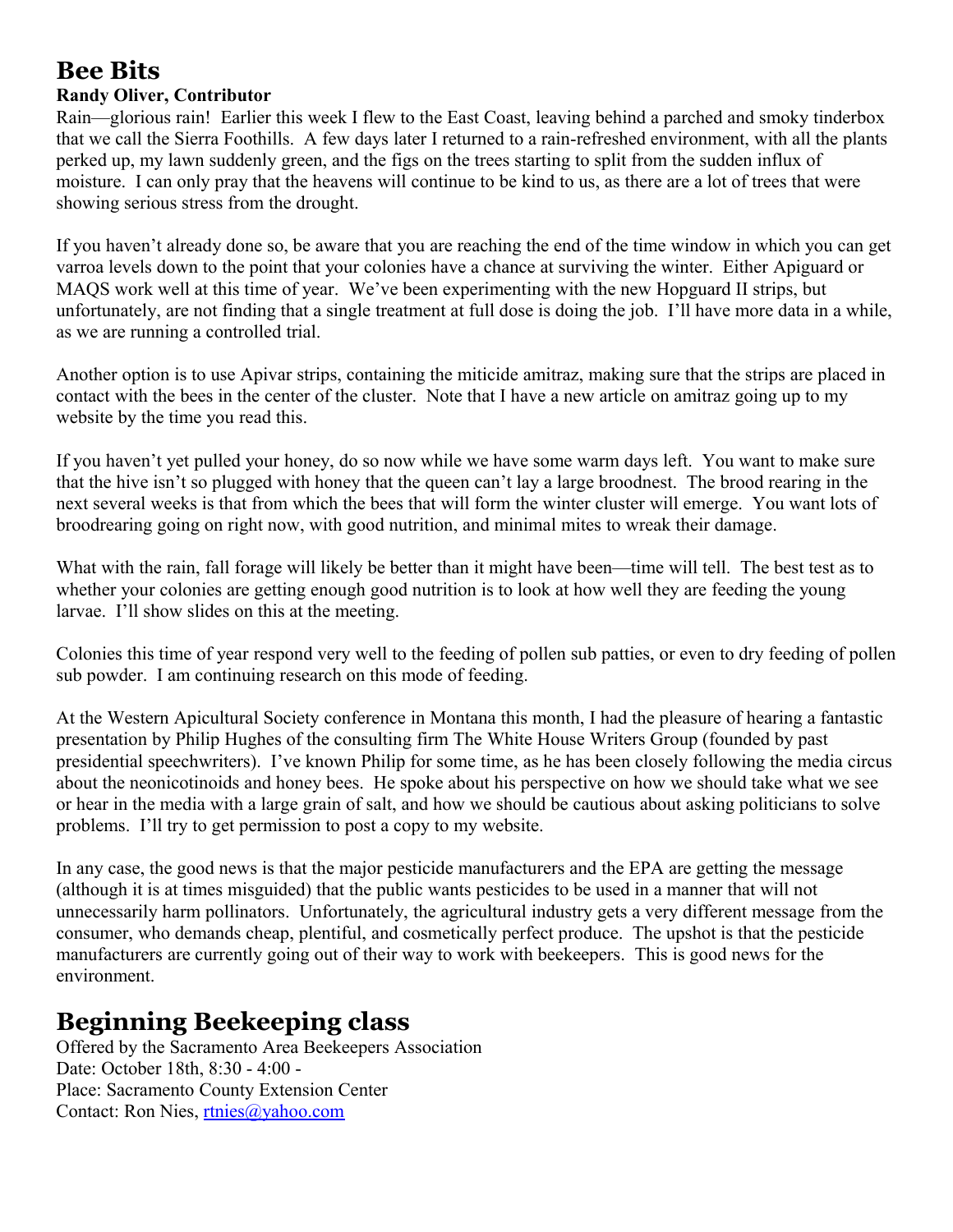# **Natural Beekeeping Group**

There is a new Beekeeping group in Nevada County for those that want to keep bees without antibiotics, pesticides, or any chemical inputs. We meet once or twice a month at a member's apiary. Meetings include hive inspections, snacks and discussions on anything about bees. This is open to anyone with any type of hive. So far we have both Langstroth and Top Bar Hive people.

We have members that are new and those that have been keeping bees for many years. Some are members of both the NC Beekeeping Assoc and this group. We will have one more inspection meeting in October and then a meeting about winterizing your hives.

If you are interested, sign up at: ncnaturalbees@googlegroups.com Trouble singing up? Contact Jenna Brager [jennajbrager@gmail.com](mailto:jennajbrager@gmail.com) or Steve Hill [stephenhillnc@gmail.com](mailto:stephenhillnc@gmail.com)

# **The Honey Wheel** plus **Introducing Dr. Niño**

#### **Leslie Gault**

Luci Wilson, an NCBA member (who also happens to be an Ag Biologist with the Nevada County Ag Department) sends along the following web links for us: <http://ucanr.edu/blogs/blogcore/postdetail.cfm?postnum=14862>

This article describes a newly released 'honey wheel' to help people describe the various tastes of honey. The Honey Flavor Wheel, measuring 8.25 inches, sells for \$10 each, with all proceeds supporting bee health research at UC Davis. The product is available at the Robert Mondavi Institute for Wine and Food Science and soon will be available online, at the UC Davis Campus bookstore and at the downtown Davis Campus Bookstore.



Another article introduces honey bee scientist Dr. [Elina Lastro Niño](http://ento.psu.edu/directory/eul125) (pictured right) as the newly hired Extension apiculturist at the University of California, Davis. Dr. Niño comes from Pennsylvania State University and is known for her expertise on honey bee

queen biology, chemical ecology, and genomics. She joined the UC Davis Department of Entomology and Nematology faculty in September, replacing *Eric Mussen*, who retired on June 30 after 38 years in the position. <http://ucanr.edu/blogs/blogcore/postdetail.cfm?postnum=14446>

## **Uncapping Tank For Sale**

Like new (never used or assembled) Rubbermaid three piece clear uncapping tub, drainer and lid.

A wooden strut supports supports the frame of honey while you uncap the cells. The see-thru clear foodgrade commercial restaurant quality equipment, virtually unbreakable with normal use, allows you to easily see what's below.

Large capacity, dimensions 25"L x 18"W x 9" D. Currently retails for \$115 (plus tax and shipping) in Dadant catalog, for sale for only \$75.

Call or email Leslie 346-7092 or [lesliegault@yahoo.com](mailto:lesliegault@yahoo.com)

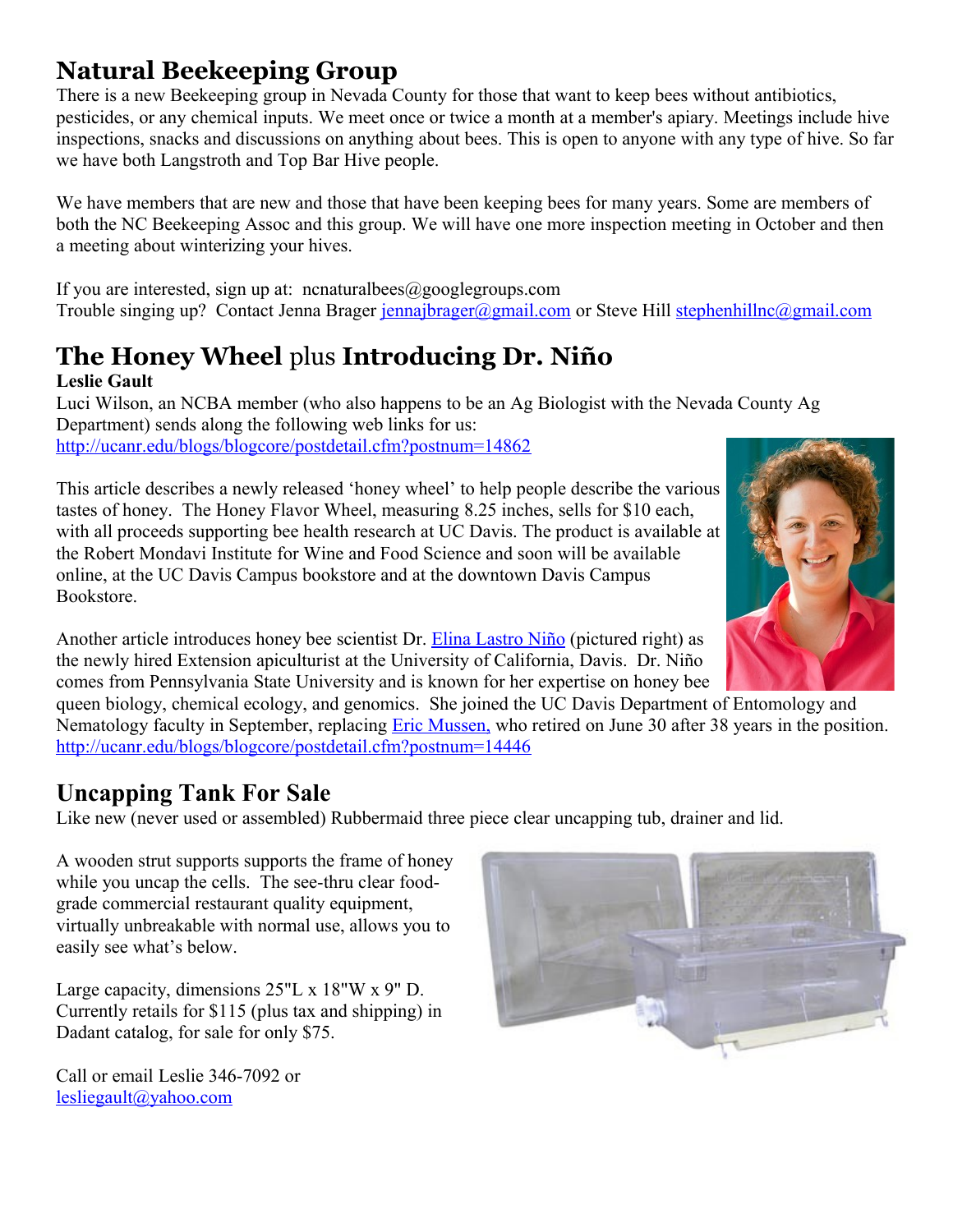### **Country Rubes Combo Screened Bottom Boards**

Special NCBA Club Price! Call Janet for details. 530 913-2724 or [rubes@countryrubes.com](mailto:rubes@countryrubes.com)

### **Honey Extraction House**

A to Z Supply has a honey extraction house available for rent. Equipment is provided and the room is heated and there's lots of hot water for clean up. For more information: 530 273 6608



**For sale:** 2 bottom boards, 2 top covers, 2 deep boxes, 2 medium boxes, one internal feeder. Call Kathleen at 477-0954

----------------------------------------------------------------------------- Advertising space (3" by 2") is available here and need not be bee-related. Advertising rates are \$7 per year for NCBA members and \$16 per year for non-members.

### A to Z Supply $\Box$

13396 Ridge Road Grass Valley, CA 95945 530-273-6608/274-3871



#### NOW CARRYING A $\square$ **FULL LINE OF BEE KEEPING SUPPLIES STOP BY AND CHECK IT OUT.**

HOURS: M-F: 730 AM-530 PM SAT: 8 AM-5 PM **SUN: 9 AM-4 PM** Www.atozsupply.com sales@atozsupply.com



## **Sacramento Beekeeping Supplies**

- Complete line of all beekeeping supplies
- American dealer for Sheriff suits
- Gifts—bee themed children's wear, tableware, garden décor
- Books—children's beekeeping, homemade cosmetics, candles
- Beeswax candles, molds, waxes, dyes, scents, and wicks
- Honeycomb sheets for rolling candles—35 colors

2110 X Street, Sacramento, CA 95818 (916) 451-2337 fax (916) 451-7008 Web page at [www.sacramentobeekeeping.com/](http://www.sacramentobeekeeping.com/) email: inf[o@sacramentobeekeeping.com](mailto:%20info@sacramentobeekeeping.com) Open Tuesday through Saturday 10:00 – 5:30 Mail Orders Receive Quick Service

# **Raffle Prizes**

#### **Karla Hanson, Coordinator**

Thank you all for bringing some great items for our raffles, keep it coming. Raffle prizes are necessary for the financial survival of the club and it's just plain fun! Plants, cuttings, eggs, jewelry, soaps, bee items, jams, beautiful metal garden art, the list goes on and on... Thanks to everyone!

# **Goodies Sign-up**

### **Karla Hanson, Coordinator**

Please let me know if you can bring a treat for any of the coming meetings. We only need a couple of folks each month, so pick a month and let me know. Contact Karla Hanson, [queenbeez@att.net](mailto:queenbeez@att.net)

# **From the Librarian**

### **Tynowyn Slattery**

Remember...If you can't make meetings to return books, you can always mail them to: Tynowyn Slattery 20493 Rome Road Nevada City, CA 95959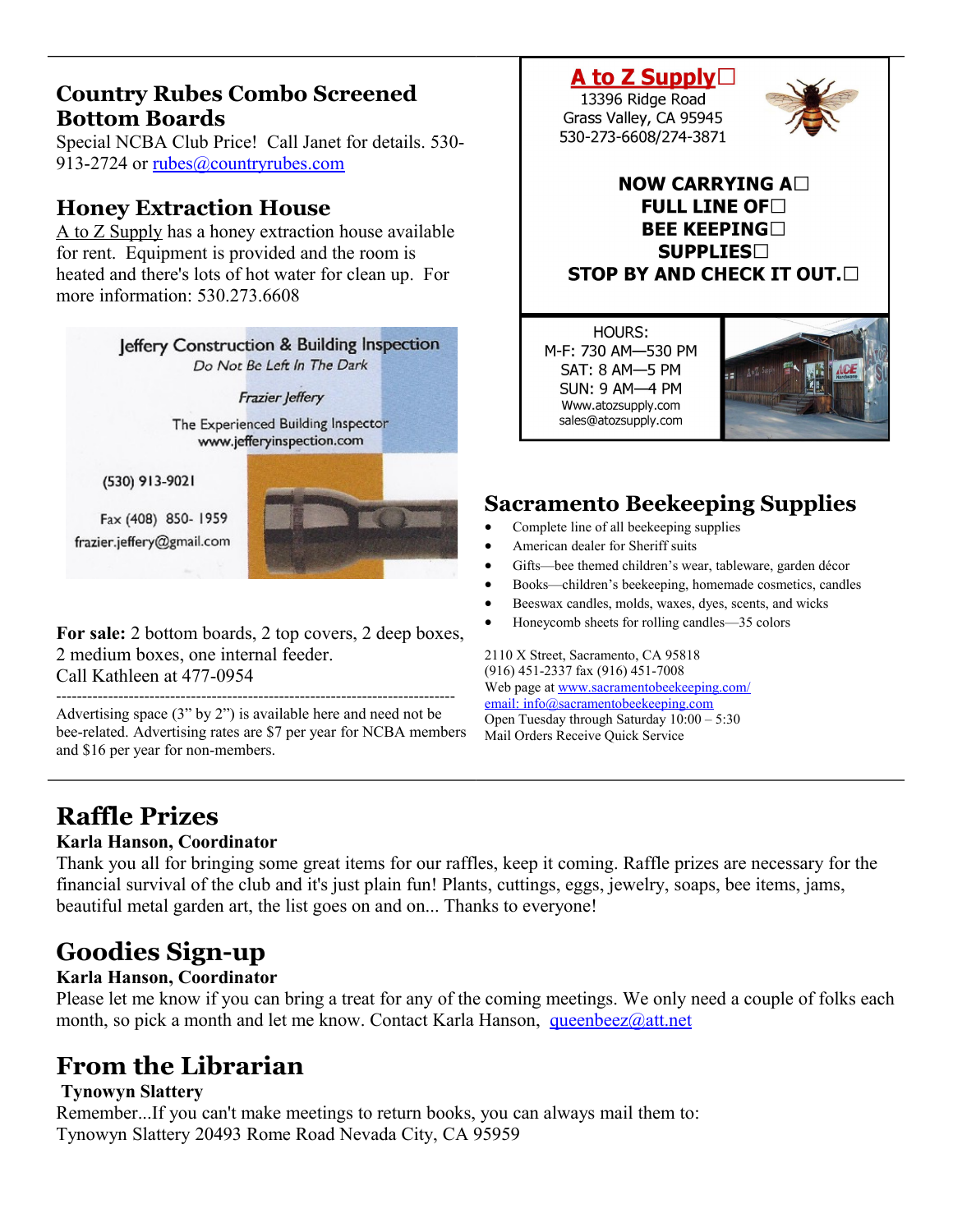# **What I learned about beekeeping this month**

#### **Brion Dunbar**

A bear got into one of my beeyards Tuesday night. There was an electric fence set up, but with the ground being so dry the shock was apparently not enough to dissuade his interest. He ate every frame of brood and honey from 4 colonies, and knocked a couple more over. Next summer I will put some chicken wire or something similar on the ground underneath the wires to insure a good jolt to any marauders, even if the ground

is bone dry.

Praying Mantis in the apiary. Picture (right) is of a female eating a bee on top of one of my colonies. Mantis have enormous appetites and can eat up to 16 crickets a day.

Picture (left) is of a mantis eating another mantis. Most people



have heard of the mantis behavior where the female eats the male after mating (this does not happen all the time, some males fly away quickly enough). I believe the victim here was a female based on the size of the abdomen.

# **Minutes from Last Meeting**

#### **Jack Meeks, Secretary**

President Leslie Gault opened with Q&A. Beekeepers in areas with gardens, like Nevada City report more honey than rural areas like Penn Valley.

Logo selection for website still under consideration.

The Bee Booth at the fair will be open Sept 12 and 13 for the Strawberry Festival.

PROGRAM: Members' construction exhibited. David Edwards showed his 3-frame gravity extractor which hangs in a bucket and collects honey after caps have been scratched.

Jerry Cresson built a press for making smoker fuel discs by compacting sawdust and fallen leaves. Vice-Pres Brion Dunbar showed his truck-mounted winch boom for loading colonies compactly.

## **The Secret Life of Bees**

*An excerpt from the novel, The Secret Life of Bees, by Sue Monk Kidd* 

Nobody around here had ever seen a lady beekeeper 'til her. She liked to tell everybody that women made the best beekeepers, 'cause they have a special ability built into them to love creatures that sting. It comes from years of loving children and husbands.

I hadn't been out to the hives before, so to start off she gave me a lesson in what she called 'bee yard etiquette' She reminded me that the world was really one bee yard and the same rules work fine in both places. Don't be afraid, as no life-loving bee wants to sting you. Still, don't be an idiot, wear long sleeves and pants. Don't swat. Don't even think about swatting. If you feel angry, whistle. Anger agitates while whistling melts a bee's temper. Act like you know what you are doing, even if you don't.

Above all send the bees love. Every little thing wants to be loved.